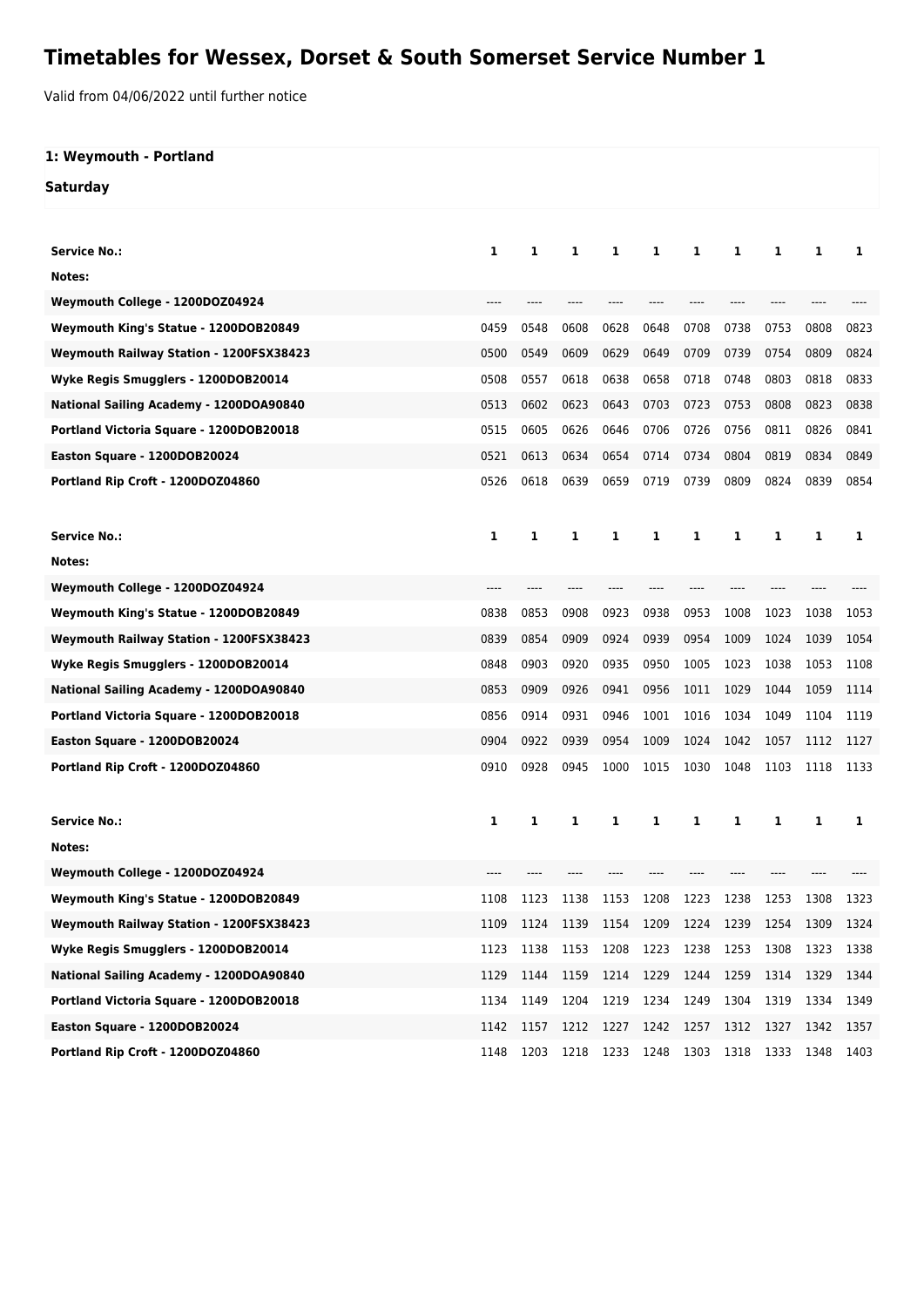| <b>Service No.:</b>                          | 1    | 1            | 1            |              | 1            | 1            | 1            | 1            | 1            | 1            | 1            |
|----------------------------------------------|------|--------------|--------------|--------------|--------------|--------------|--------------|--------------|--------------|--------------|--------------|
| Notes:                                       |      |              |              |              |              |              |              |              |              |              |              |
| Weymouth College - 1200DOZ04924              |      |              |              |              |              |              |              |              |              |              |              |
| Weymouth King's Statue - 1200DOB20849        | 1338 | 1353         | 1408         |              | 1423         | 1438         | 1453         | 1508         | 1523         | 1538         | 1553         |
| Weymouth Railway Station - 1200FSX38423      | 1339 | 1354         | 1409         |              | 1424         | 1439         | 1454         | 1509         | 1524         | 1539         | 1554         |
| Wyke Regis Smugglers - 1200DOB20014          | 1353 | 1408         | 1423         |              | 1438         | 1453         | 1508         | 1523         | 1538         | 1553         | 1608         |
| National Sailing Academy - 1200DOA90840      | 1359 | 1414         | 1429         |              | 1444         | 1459         | 1514         | 1529         | 1544         | 1559         | 1614         |
| Portland Victoria Square - 1200DOB20018      | 1404 | 1419         | 1434         |              | 1449         | 1504         | 1519         | 1534         | 1549         | 1604         | 1618         |
|                                              |      |              |              |              |              |              |              | 1542         |              |              |              |
| Easton Square - 1200DOB20024                 | 1412 | 1427         | 1442         |              | 1457         | 1512         | 1527         |              | 1557         | 1612         | 1626         |
| Portland Rip Croft - 1200DOZ04860            | 1418 | 1433         | 1448         |              | 1503         | 1518         | 1533         | 1548         | 1603         | 1618         | 1632         |
|                                              |      |              |              |              |              |              |              |              |              |              |              |
| <b>Service No.:</b>                          | 1    | 1            | 1            |              | 1            | 1            | 1            | 1            | 1            | 1            | 1            |
| Notes:                                       |      |              |              |              |              |              |              |              |              |              |              |
| Weymouth College - 1200DOZ04924              | ---- |              |              |              |              |              |              |              |              |              |              |
| Weymouth King's Statue - 1200DOB20849        | 1608 | 1623         | 1638         |              | 1653         | 1708         | 1723         | 1738         | 1757         | 1817         | 1837         |
| Weymouth Railway Station - 1200FSX38423      | 1609 | 1624         | 1639         |              | 1654         | 1709         | 1724         | 1739         | 1758         | 1818         | 1838         |
| Wyke Regis Smugglers - 1200DOB20014          | 1622 | 1637         | 1652         |              | 1707         | 1722         | 1737         | 1752         | 1811         | 1827         | 1847         |
| National Sailing Academy - 1200DOA90840      | 1628 | 1643         | 1658         |              | 1713         | 1728         | 1743         | 1758         | 1816         | 1832         | 1852         |
| Portland Victoria Square - 1200DOB20018      | 1632 | 1647         | 1702         |              | 1717         | 1732         | 1747         | 1802         | 1819         | 1835         | 1855         |
| Easton Square - 1200DOB20024                 | 1640 | 1655         | 1710         |              | 1725         | 1740         | 1755         | 1810         | 1827         | 1843         | 1903         |
| Portland Rip Croft - 1200DOZ04860            | 1646 | 1701         | 1716         |              | 1731         | 1746         | 1801         | 1815         | 1832         | 1848         | 1908         |
|                                              |      |              |              |              |              |              |              |              |              |              |              |
| <b>Service No.:</b>                          | 1    | 1            | 1            |              | 1            | 1            | 1            | 1            | 1            | 1            | 1            |
| Notes:                                       |      |              |              |              |              |              |              |              |              |              |              |
| Weymouth College - 1200DOZ04924              |      |              |              |              |              |              |              |              |              |              |              |
| Weymouth King's Statue - 1200DOB20849        | 1857 | 1917         | 1947         |              | 2017         | 2047         | 2117         | 2147         | 2217         | 2247         | 2317         |
| Weymouth Railway Station - 1200FSX38423      | 1858 | 1918         | 1948         |              | 2018         | 2048         | 2118         | 2148         | 2218         | 2248         | 2318         |
| Wyke Regis Smugglers - 1200DOB20014          | 1907 | 1927         | 1957         |              | 2027         | 2057         | 2127         | 2157         | 2227         | 2257         | 2327         |
| National Sailing Academy - 1200DOA90840      | 1912 | 1932         | 2002         |              | 2032         | 2102         | 2132         | 2202         | 2232         | 2302         | 2332         |
| Portland Victoria Square - 1200DOB20018      | 1915 | 1935         | 2005         |              | 2035         | 2105         | 2135         | 2205         | 2235         | 2305         | 2335         |
| Easton Square - 1200DOB20024                 | 1923 | 1943         | 2013         |              | 2043         | 2113         | 2143         | 2213         | 2243         | 2313         | 2343         |
| Portland Rip Croft - 1200DOZ04860            | 1928 | 1948         | 2018         |              | 2048         | 2118         | 2148         | 2218         | 2248         | 2318         | 2348         |
|                                              |      |              |              |              |              |              |              |              |              |              |              |
| 1: Portland - Weymouth                       |      |              |              |              |              |              |              |              |              |              |              |
|                                              |      |              |              |              |              |              |              |              |              |              |              |
| Saturday                                     |      |              |              |              |              |              |              |              |              |              |              |
|                                              |      |              |              |              |              |              |              |              |              |              |              |
| <b>Service No.:</b>                          |      | 1            | 1            | 1            | 1            | 1            | 1            | 1            | 1            | 1            | 1            |
| Notes:                                       |      |              |              |              |              |              |              |              |              |              |              |
| Portland Rip Croft - 1200DOZ04860            |      | 0527         | 0619         | 0640         | 0700         | 0720         | 0740         | 0810         | 0825         | 0840         | 0855         |
| Easton Square - 1200DOB20048                 |      | 0535         | 0629         | 0650         | 0710         | 0730         | 0750         | 0820         | 0835         | 0850         | 0905         |
| Portland Victoria Square - 1200DOB20069      |      | 0541         | 0635         | 0656         | 0716         | 0736         | 0756         | 0826         | 0841         | 0856         | 0913         |
| National Sailing Academy - 1200DOA90839      |      | 0543         | 0637         | 0658         | 0718         | 0738         | 0758         | 0828         | 0843         | 0858         | 0916         |
| Wyke Regis Smugglers - 1200DOB20087          |      | 0547         | 0642         | 0703         | 0723         | 0743         | 0803         | 0833         | 0848         | 0903         | 0923         |
| Weymouth, Commercial Road arr - 1200DOY38811 |      | 0553         | 0651         | 0712         | 0732         | 0752         | 0812         | 0842         | 0857         | 0916         | 0936         |
| Weymouth, Commercial Road dep - 1200DOY38811 |      | 0554<br>0556 | 0652<br>0654 | 0713<br>0715 | 0733<br>0735 | 0753<br>0755 | 0813<br>0815 | 0843<br>0845 | 0858<br>0900 | 0918<br>0920 | 0938<br>0940 |
| Weymouth King's Statue [K4] - 1200DOB20849   |      |              |              |              |              |              |              |              |              |              |              |
| Weymouth College - 1200DOZ04924              |      | $---$        | ----         | ----         |              | ----         | ----         |              | $- - - -$    | $---$        | $\cdots$     |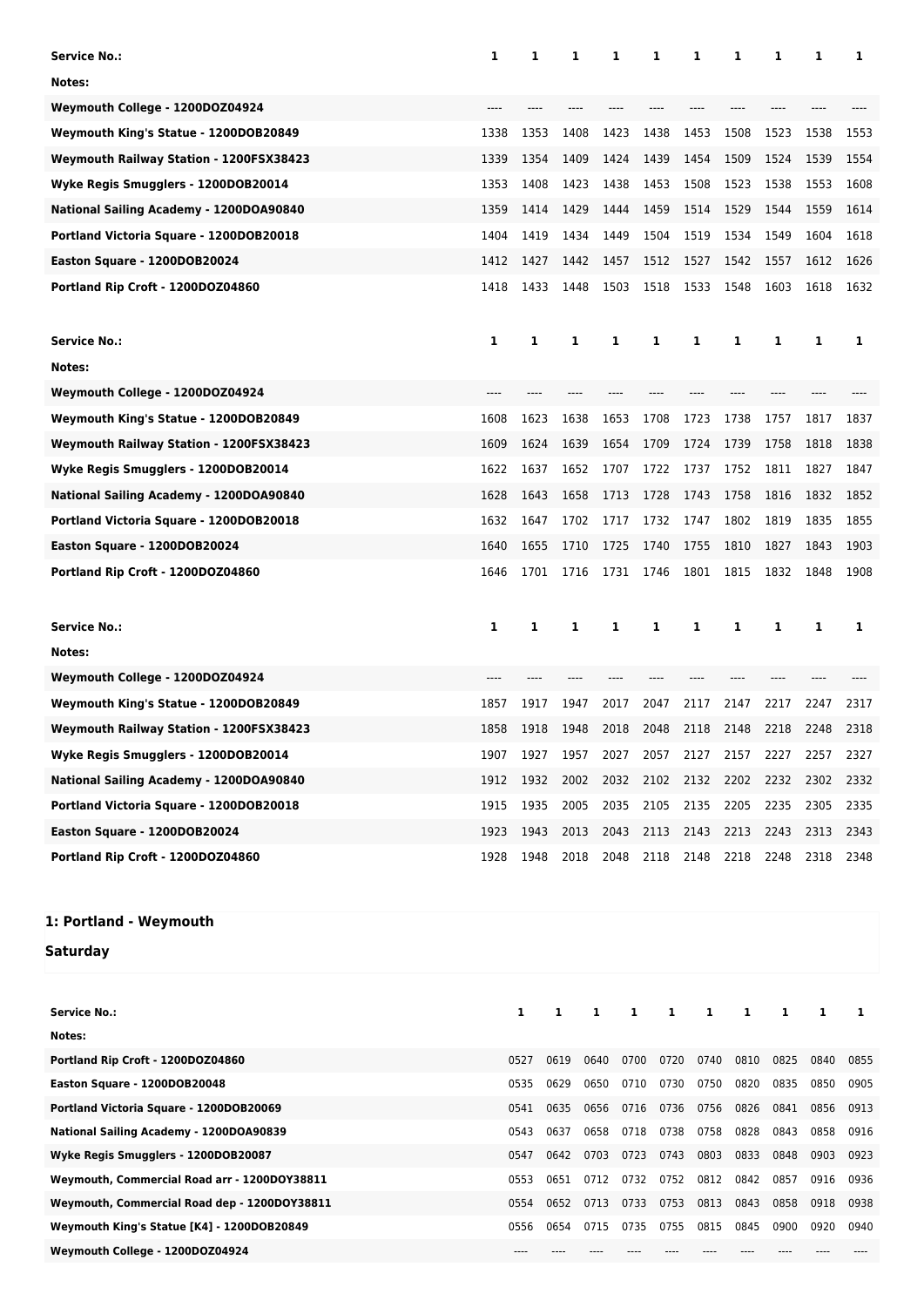| Service No.:                                 | 1    | 1    | 1    | 1    | 1    | 1    | 1    | 1    | 1    | 1    |
|----------------------------------------------|------|------|------|------|------|------|------|------|------|------|
| Notes:                                       |      |      |      |      |      |      |      |      |      |      |
| Portland Rip Croft - 1200DOZ04860            | 0912 | 0930 | 0947 | 1002 | 1017 | 1032 | 1050 | 1105 | 1120 | 1135 |
| Easton Square - 1200DOB20048                 | 0922 | 0940 | 0957 | 1012 | 1027 | 1042 | 1100 | 1115 | 1130 | 1145 |
| Portland Victoria Square - 1200DOB20069      | 0930 | 0948 | 1005 | 1021 | 1036 | 1051 | 1109 | 1124 | 1139 | 1154 |
| National Sailing Academy - 1200DOA90839      | 0933 | 0951 | 1008 | 1024 | 1039 | 1054 | 1112 | 1127 | 1142 | 1157 |
| Wyke Regis Smugglers - 1200DOB20087          | 0940 | 0958 | 1015 | 1031 | 1046 | 1101 | 1119 | 1134 | 1149 | 1204 |
| Weymouth, Commercial Road arr - 1200DOY38811 | 0953 | 1011 | 1028 | 1044 | 1059 | 1114 | 1132 | 1147 | 1202 | 1217 |
| Weymouth, Commercial Road dep - 1200DOY38811 | 0955 | 1013 | 1030 | 1046 | 1101 | 1116 | 1134 | 1149 | 1204 | 1219 |
|                                              |      |      |      |      |      |      |      |      |      |      |
| Weymouth King's Statue [K4] - 1200DOB20849   | 0957 | 1016 | 1033 | 1049 | 1104 | 1119 | 1137 | 1152 | 1207 | 1222 |
| Weymouth College - 1200DOZ04924              | ---- |      |      |      |      |      |      |      |      |      |
|                                              |      |      |      |      |      |      |      |      |      |      |
| Service No.:                                 | 1    | 1    | 1    | 1    | 1    | 1    | 1    | 1    | 1    | 1    |
| Notes:                                       |      |      |      |      |      |      |      |      |      |      |
| Portland Rip Croft - 1200DOZ04860            | 1150 | 1205 | 1220 | 1235 | 1250 | 1305 | 1320 | 1335 | 1350 | 1405 |
| Easton Square - 1200DOB20048                 | 1200 | 1215 | 1230 | 1245 | 1300 | 1315 | 1330 | 1345 | 1400 | 1415 |
| Portland Victoria Square - 1200DOB20069      | 1209 | 1224 | 1239 | 1254 | 1309 | 1324 | 1339 | 1354 | 1409 | 1424 |
| National Sailing Academy - 1200DOA90839      | 1212 | 1227 | 1242 | 1257 | 1312 | 1327 | 1342 | 1357 | 1412 | 1427 |
| Wyke Regis Smugglers - 1200DOB20087          | 1219 | 1234 | 1249 | 1304 | 1319 | 1334 | 1349 | 1404 | 1419 | 1434 |
| Weymouth, Commercial Road arr - 1200DOY38811 | 1232 | 1247 | 1302 | 1317 | 1332 | 1347 | 1402 | 1417 | 1432 | 1447 |
| Weymouth, Commercial Road dep - 1200DOY38811 | 1234 | 1249 | 1304 | 1319 | 1334 | 1349 | 1404 | 1419 | 1434 | 1449 |
| Weymouth King's Statue [K4] - 1200DOB20849   | 1237 | 1252 | 1307 | 1322 | 1337 | 1352 | 1407 | 1422 | 1437 | 1452 |
| Weymouth College - 1200DOZ04924              |      |      |      |      |      |      |      |      |      |      |
|                                              |      |      |      |      |      |      |      |      |      |      |
|                                              |      |      |      |      |      |      |      |      |      |      |
| Service No.:                                 | 1    | 1    | 1    | 1    | 1    | 1    | 1    | 1    | 1    | 1    |
| Notes:                                       |      |      |      |      |      |      |      |      |      |      |
| Portland Rip Croft - 1200DOZ04860            | 1420 | 1435 | 1450 | 1505 | 1520 | 1535 | 1550 | 1605 | 1620 | 1634 |
| Easton Square - 1200DOB20048                 | 1430 | 1445 | 1500 | 1515 | 1530 | 1545 | 1600 | 1615 | 1630 | 1644 |
| Portland Victoria Square - 1200DOB20069      | 1439 | 1454 | 1509 | 1524 | 1539 | 1554 | 1608 | 1623 | 1638 | 1652 |
| National Sailing Academy - 1200DOA90839      | 1442 | 1457 | 1512 | 1527 | 1542 | 1557 | 1611 | 1626 | 1641 | 1655 |
| Wyke Regis Smugglers - 1200DOB20087          | 1449 | 1504 | 1519 | 1534 | 1549 | 1604 | 1618 | 1633 | 1648 | 1702 |
| Weymouth, Commercial Road arr - 1200DOY38811 | 1502 | 1517 | 1532 | 1547 | 1602 | 1617 | 1631 | 1646 | 1701 | 1715 |
| Weymouth, Commercial Road dep - 1200DOY38811 | 1504 | 1519 | 1534 | 1549 | 1604 | 1619 | 1633 | 1648 | 1703 | 1717 |
| Weymouth King's Statue [K4] - 1200DOB20849   | 1507 | 1522 | 1537 | 1552 | 1607 | 1622 | 1636 | 1651 | 1706 | 1720 |
| Weymouth College - 1200DOZ04924              | ---- |      |      |      |      |      |      |      |      |      |
|                                              |      |      |      |      |      |      |      |      |      |      |
| <b>Service No.:</b>                          | 1    | 1    | 1    | 1    | 1    | 1    | 1    | 1    | 1    | 1    |
| Notes:                                       |      |      |      |      |      |      |      |      |      |      |
| Portland Rip Croft - 1200DOZ04860            | 1648 | 1703 | 1718 | 1733 | 1748 | 1803 | 1817 | 1834 | 1850 | 1910 |
| Easton Square - 1200DOB20048                 | 1658 | 1713 | 1728 | 1743 | 1758 | 1812 | 1826 | 1843 | 1859 | 1919 |
| Portland Victoria Square - 1200DOB20069      | 1706 | 1721 | 1736 | 1751 | 1806 | 1818 | 1832 | 1849 | 1905 | 1925 |
| National Sailing Academy - 1200DOA90839      | 1709 | 1724 | 1739 | 1754 | 1808 | 1820 | 1834 | 1851 | 1907 | 1927 |
| Wyke Regis Smugglers - 1200DOB20087          | 1716 | 1731 | 1746 | 1801 | 1813 | 1825 | 1839 | 1856 | 1912 | 1932 |
| Weymouth, Commercial Road arr - 1200DOY38811 | 1729 | 1744 | 1759 | 1810 | 1822 | 1834 | 1848 | 1905 | 1921 | 1941 |
| Weymouth, Commercial Road dep - 1200DOY38811 | 1731 | 1746 | 1801 | 1811 | 1823 | 1835 | 1849 | 1906 | 1922 | 1942 |
| Weymouth King's Statue [K4] - 1200DOB20849   | 1734 | 1749 | 1803 | 1813 | 1825 | 1837 | 1851 | 1908 | 1924 | 1944 |